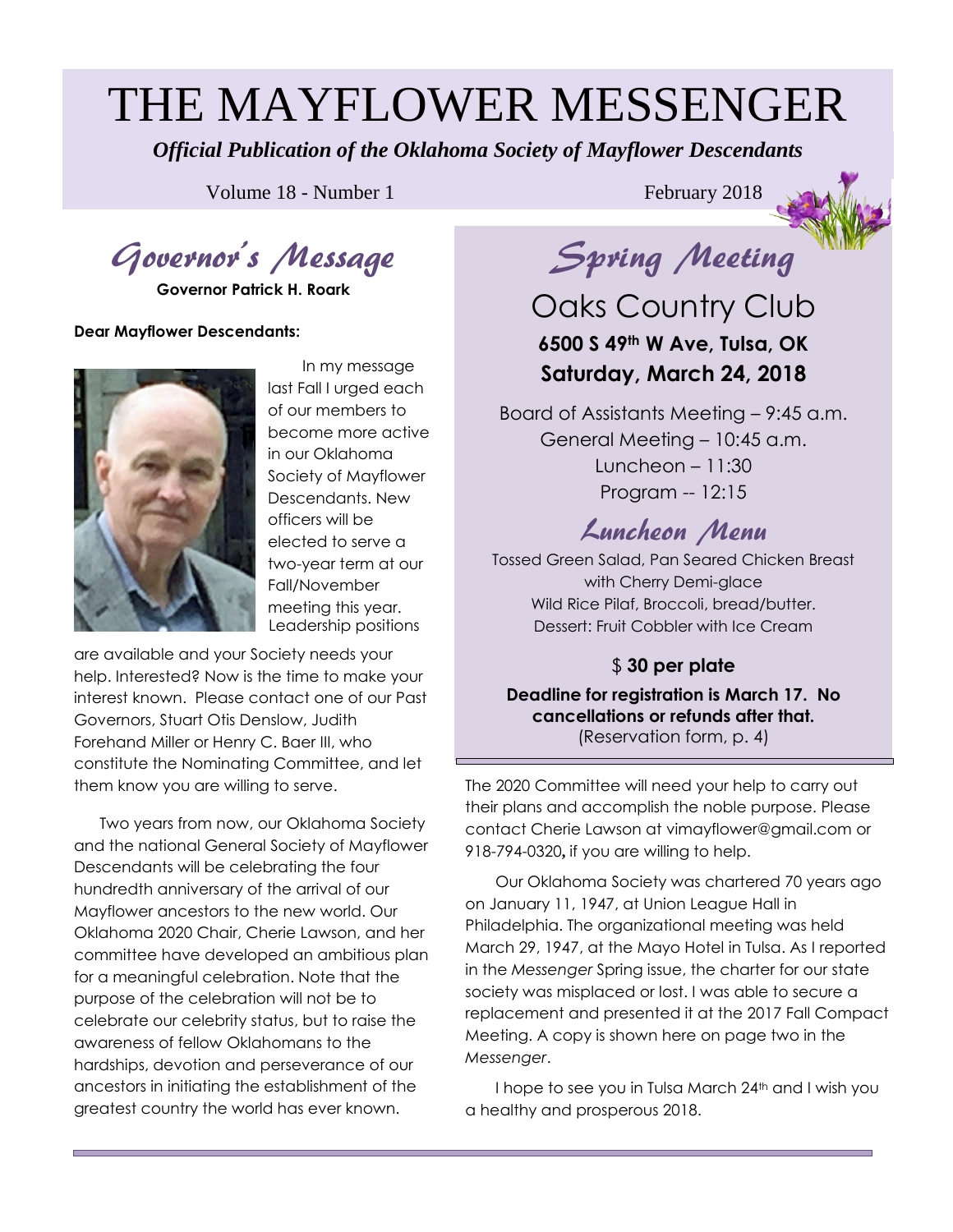### Spring Meeting Speaker: Mike Terry

#### Program: "Mayflower Society ~ Genealogy and Genetics"

*An Overview of the Mayflower DNA Project*

 Robert "Mike" Terry, a native of California who has lived most of his life in Oklahoma, currently resides in Enid. He is a graduate of Southwestern State University (BA) and Oklahoma State University (MA). Mike retired from the Oklahoma Department of Human Services after 31 years of service. He is a member of the Oklahoma Society of Mayflower Descendants, The Carter Society, the Oklahoma Genealogical Society and the Garfield County Genealogists. His proven Mayflower lines are Francis Cooke and Stephen Hopkins. His article "*Francis Cooke DNA Success*," was printed In the March 2017 issue of *The Mayflower Messenger*.

 Mike, an avid genealogist, has been a Family TreeDNA (FTDNA) administrator since 2005 when he became interested in using DNA testing to validate his family tree. Mike has done DNA testing at FTDNA, AncestryDNA and 23AndMe. He currently is the YDNA Administrator for the Mayflower DNA project at FTDNA and is an administrator for several DNA surname projects.





Success! Here is a copy of the replacement charter for our Society.

## The General Society of Mayflower Descendants

By these presents does hereby authorize the formation of a Society of Mayflower Descendants, with all the powers and privileges thereto appertaining in the "Civil Body Politich" of

#### The State of Oklahoma

The following members having signed and filed a request for a Charter with the Secretary General:

.<br>Lewis Edwin Neff. Lucinda Belle Neff. John Knowles Weaver, Emily Hewson Pope, Ella Almira Ketcham, Olivette Bradley, Carleton Ross Hume, Vincent Strong Mulford, Jr., William Neff, Jr., Calla Lily Day, Mary Allen, Mary Jean Neff, Redmond Selecman Cole, Virginia Frances Weaver, Doris Jean Brewster, Ellsworth Rhodes Brewster, Ross Gossard Hume, William Loren Ketcham, George Lemoine Ketcham, Blanche Simons, James Brookes Wright, Sarah Wood, Ralph Emerson Cleveland, Flavia Day, Edward Manning Day, Virginia Day, Lillie Vance Kenney, John Prescott Alden, Aimee McIntire, Frederick Thompson Parker

In *Ditness Diereof, the seal of this Society has been* affixed by order of the General Board of Assistants on this 11th day of January Two thousand and 1947



SEAL

Walter L. Glenney Secretary General

Frederick A. Van Fleet Governor General

**2 |** P a g e*T h e M a y f l o w e r M e s s e n g e r*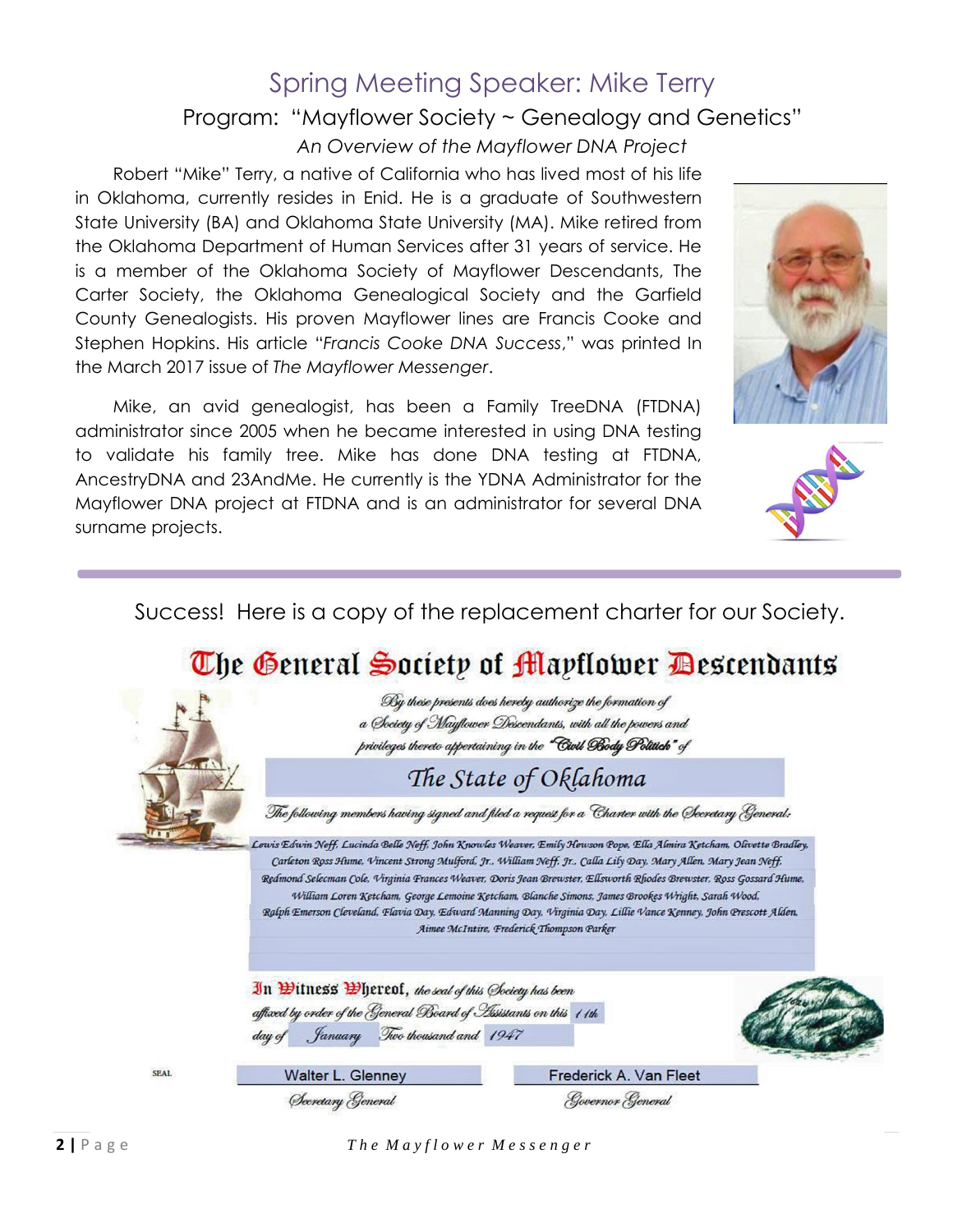

# Certificates Presented

Receiving certificates from Historian Kathy Patterson (far left) are new members (l-r) Cynthia Piette (Alden) and Carol Batterton (Howland); Eldon Ray Meritt (Fuller Supplemental); and new members Dee Ann Bohl (Warren), Richard Lee Alliss (Fuller), and Susan Sheets Hosler (Brewster). Congratulations!

## Assistants Elected

*Right* ~ New Members of the Board of Assistants elected at the spring meeting are (l-r) Sherry Crow, Eldon Ray Merritt, Elizabeth (Libby) Hays and Charles Walker.

## On the Lighter Side

Q. If April showers bring May flowers, what do May flowers bring? A. Pilgrims

Q. What kind of music did the Pilgrims like? A. Plymouth Rock

Q. If the Pilgrims were alive today, what would they be most famous for? A. Their Age!

Q. What happened to a Pilgrim who was shot at by an Indian? A. He had an arrow escape.

Q. If the Pilgrims came on the Mayflower, then what does the teacher come on? A. The scholar ships.

Q. What do you call the age of a Pilgrim? A. Pilgrimage.

Q. What kind of tan did Pilgrims get at the beach? A. Puritan.

Q. Why did the Pilgrims wish to sail to America in the spring? A. Because April showers bring Mayflowers.

Source: jokes4us.com/holidayjokes/



## Spring Anniversary Meeting

 Our spring meeting is known as the "**Anniversary Meeting**," to acknowledge the anniversary of the reelection of **John Carver** as Governor of Plymouth Colony on 2 Apr 1621. Shortly thereafter he died of an apparent heat stroke. His wife, Katherine, died a few weeks later "of a broken heart." They left no children.

 Carver, a wealthy London merchant, had left England for Leiden, Neitherlands, in 1607/8 due to religious persecution. He was one of the more prominent members of the Scrooby congregation and the chief figure in arranging the Pilgrim migration to America. He was originally elected the first Governor of Plymouth Colony after the signing of the Mayflower Compact on 11 Nov 1620. He had also been the "ship's governor" during the voyage to the new world.

 Although I was previously unaware of this, our "Anniversary Meetings" may hereafter hold special significance for each of us. ~ *The Editor*

**Last-Minute Reminder - OSMD Scholarship Applications are due March 1 to Diane Seebass, 2411 E 72nd Pl, Tulsa, OK 74136. For instructions see Fall 2017**  *Messenger* **or www.okmayflower.com/scholarships.**